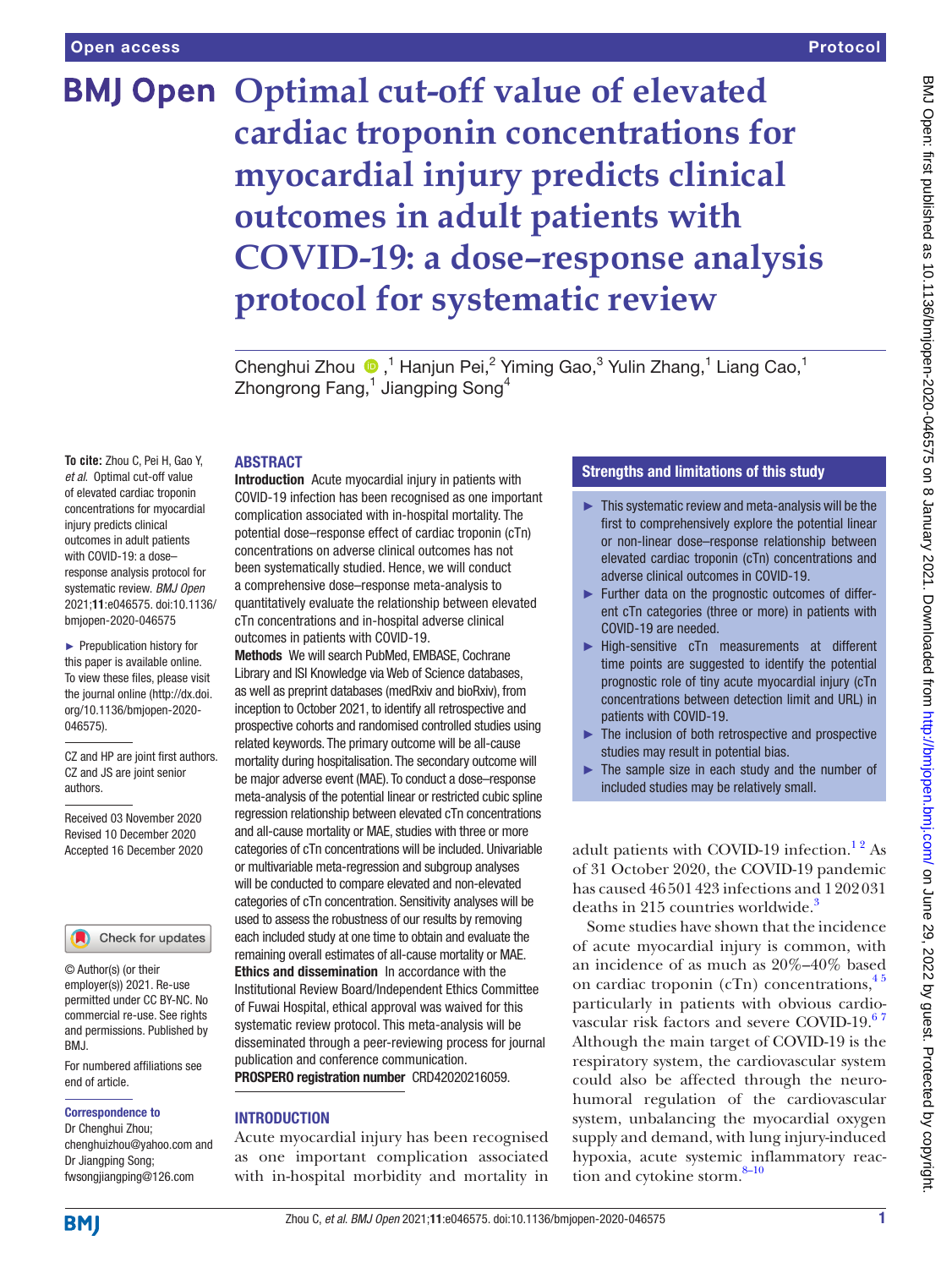## Open access

To date, different diagnostic thresholds of cTn concentrations for acute myocardial injury in patients with COVID-19 have been proposed. Some studies did not use 1×upper reference limit (URL) as the cut-off value for cTn concentrations.[11](#page-4-5) Moreover, controversial prognostic relationships of acute myocardial injury with clinical outcomes have been published by various researchers using 1×URL for diagnosis.[12 13](#page-4-6) Additionally, COVID-19, a global pandemic that recently broke out, is associated with high mortality (with at least four times increased risk) and will have long-term coexistence with other diseases in humans.<sup>14</sup> Accordingly, the optimal cut-off value of cTn concentration with prognostic relevance for acute myocardial injury needs to be identified to initiate prompt beneficial intervention in the future. However, there have been limited studies reporting the clinical outcomes of different categories of cTn concentrations in COVID-19. Hence, we will conduct a comprehensive dose–response meta-analysis to quantitatively evaluate the association between elevated cTn concentrations and adverse clinical outcomes in patients with COVID-19.

# **Objectives**

The purpose of this systematic review and meta-analysis is to explore the potential optimal cut-off value of elevated cTn concentration for acute myocardial injury in order to predict adverse clinical outcomes in adult patients with COVID-19.

## METHODS AND ANALYSIS Search strategy

We will report this meta-analysis following the guidelines of the Preferred Reporting Items for Systematic Review and Meta-Analysis Protocols.[15](#page-4-8) PubMed, EMBASE, Cochrane Library and ISI Knowledge via Web of Science databases, as well as preprint databases (medRxiv and bioRxiv), will be systematically searched from inception to October 2021. [Table](#page-1-0) 1 shows the related search keywords. [Figure](#page-2-0) 1 shows the flow chart of the search process. This meta-analysis has been registered in PROSPERO (International Prospective Register of Systematic Reviews).

# Type of participants

We will include adult patients with confirmed COVID-19 infection as study participants.

# Type of studies

We will include all retrospective and prospective cohorts or randomised controlled studies that have reported an association between different cTn categories (three or more) and incidence of major adverse clinical outcomes. Trials published in English will be included. Studies where we were unable to extract the OR or the HR and the corresponding 95% CI will be excluded.

# Type of outcomes

The primary outcome will be all-cause mortality during hospitalisation. The secondary outcome will be major adverse event (MAE). MAE is a combined endpoint

<span id="page-1-0"></span>Table 1 Search strategy for PubMed, EMBASE, Cochrane Library, ISI Knowledge via Web of Science, and medRxiv or bioRxiv databases Database Search items PubMed #1 ((cardiac injury) OR (myocardial injury)) OR (troponin) #2 (COVID-19) OR (SARS-CoV-2) #3 #1 and #2 EMBASE #1 cardiac AND injury OR (myocardial AND injury) OR troponin #2 'COVID-19 19' OR 'sars cov 2' #3 #1 and #2 Cochrane Library #1 cardiac injury in All Text OR myocardial injury in All Text OR troponin in All Text #2 COVID-19 in All Text OR SARS-CoV-2 in All Text #3 #1 and #2 ISI Knowledge via Web of Science #1 TOPIC: (cardiac injury) OR TOPIC: (myocardial injury) OR TOPIC: (troponin) Timespan: all years. Databases: WOS, BIOSIS, KJD, MEDLINE, RSCI, SCIELO. Search language: auto. #2 TOPIC: (COVID-19) OR TOPIC: (SARS-CoV-2) Timespan: all years. Databases: WOS, BIOSIS, KJD, MEDLINE, RSCI, SCIELO. Search language: auto. #3 #1 and # 2

medRxiv or bioRxiv #1 title "cardiac injury" (match any words) and abstract or title "myocardial injury" (match any words) and full text or abstract or title "troponin" (match whole any) #2 title "COVID-19" (match any words) and abstract or title "SARS-CoV-2" (match any words) #3 #1 and #2

during hospitalisation including all-cause death, myocardial infarction, congestive heart failure, acute kidney injury, pulmonary embolism, deep venous thrombosis or stroke. Additional outcomes will include incidence of heart failure, need for and duration of mechanical ventilation, and incidence of multiple organ dysfunction syndrome.

# Data extraction

Number

Data will be extracted by two independent authors (YG and YZ), and a third author (HP) will make the final decision in case of discrepancies. The extracted data will include study design (author, publication year, country, sample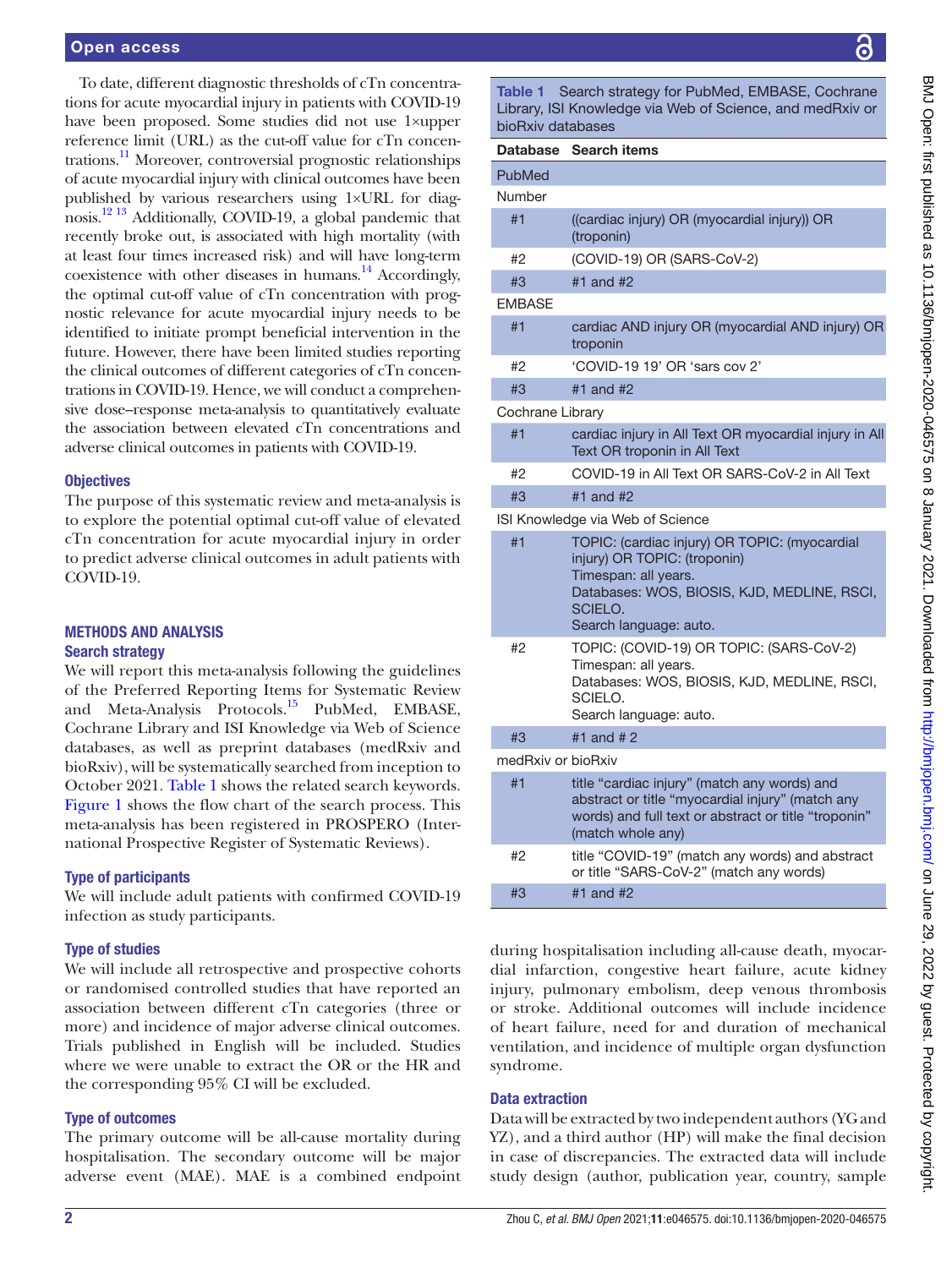

<span id="page-2-0"></span>Figure 1 Flow chart of trial search and selection. cTn, cardiac troponin; CK-MB,creatine kinase MB isoenzyme; CK, creatine kinase.

size, percentage of positive cTn concentrations), patient characteristics (mean age, male proportion, race, body mass index, diabetes proportion, hypertension proportion, hyperlipidaemia proportion, smoking proportion, coronary artery disease proportion, previous myocardial infarction, chronic heart failure, history of atrial fibrillation, history of stroke or transient ischaemic accident, acute kidney dysfunction, chronic kidney dysfunction, history of lung disease, history of liver disease, betablocker usage, statin usage, ACE inhibitor usage, angiotensin receptor blocker usage, calcium channel blocker usage, aspirin usage), follow-up period, pattern, duration, number of total testing, detection kit for cTn, URL of cTn, detection limit of cTn, cut-off value of cTn and the different categories of cTn concentrations.

## Assessment of risk of bias

Õ

The Newcastle-Ottawa Quality Assessment Scale will be used to evaluate the methodological quality of included studies.[16](#page-4-9)

# Data synthesis

The OR or the HR in each study will be extracted from the elevated versus non-elevated categories of cTn concentration for the pooled analysis. For studies that only provide log-rank test or Kaplan-Meier survival curve, the HR will be calculated based on time-to-event aggregate data.<sup>17</sup> The referent category with nonelevated cTn will be the lowest cTn concentration in each study. Random-effect model using DerSimonian and Laird method will be employed to identify potential clinical inconsistency among the included studies in the pooled analysis. If one study reported multiple cTn categories (three or more), we will calculate the OR based on the number of cases and non-cases in all of the elevated categories and referent groups for the high versus low analysis. Univariable or multivariable metaregression and subgroup analyses will be conducted to compare between elevated and non-elevated categories of cTn concentration, including study design, demographic characteristics and different types of cTn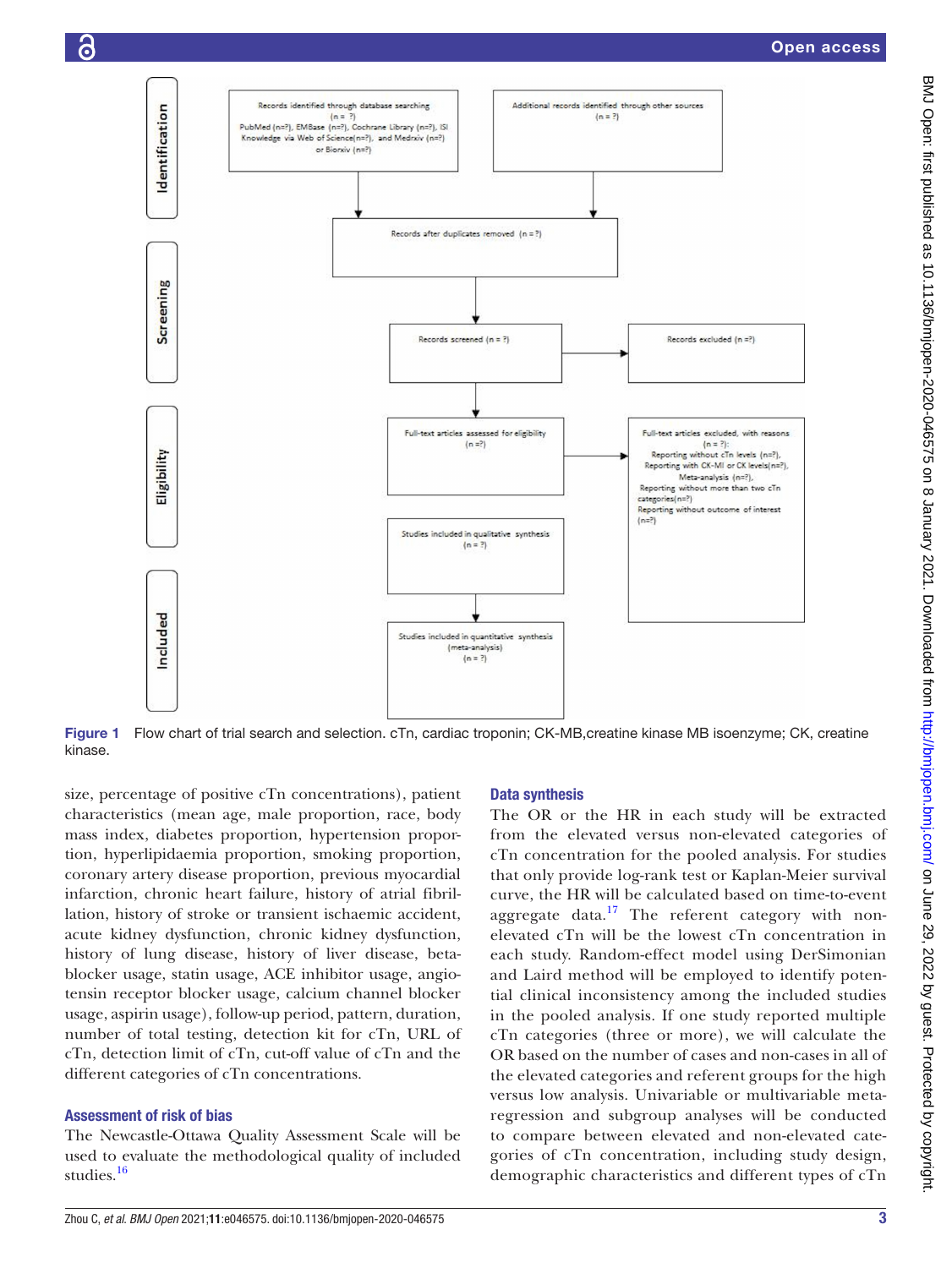assay.<sup>[18](#page-4-11)</sup> Sensitivity analyses will be used to assess the robustness of our results by removing each included study at one time to obtain and evaluate the remaining overall estimates of all-cause mortality or MAE. Publication bias will be evaluated by Begg's and Egger's tests, and symmetry will be visualised using funnel plot. A dose–response meta-analysis of the potential linear or restricted cubic spline regression relationship between different categories of elevated cTn concentrations and all-cause mortality or MAE will be performed. For studies that only provide the numerical value of each category of elevated cTn concentrations, the related number of times of the corresponding URL in each study will be calculated. The average concentration of elevated cTn in each category will be estimated by the mean of the lower and upper concentrations. If the highest category has an open upper concentration, the mean concentration will be estimated to be 1.2× the lower concentrations.<sup>[19–21](#page-4-12)</sup> P<0.05 (two-sided) will be considered statistically significant. All statistical analyses will be performed in Stata V.10.0 software and RevMan V.5.0 software (Cochrane Collaboration, Oxford, UK).

## **DISCUSSION**

Although the Fourth Universal Definition of Myocardial Infarction (UDMI) defines acute myocardial injury as cTn concentrations >99th percentile URL under a broad clinical condition, $22$  some studies have used thresholds other than the URL, $^{11}$  whereas others using URL have obtained negative findings in patients with COVID-19.[12 13](#page-4-6) Additionally, many studies have not used high-sensitive cTn assays and have only measured it once at an early time point, resulting in an underestimated incidence and extent of acute myocardial injury in COVID-19.

Recently, a meta-analysis has indicated that patients with COVID-19 with acute myocardial injury (mostly using URL as a cut-off) showed a nearly four times higher risk of mortality than those with non-acute myocardial injury.<sup>14</sup> Mortality of as high as 80 times with acute myocardial injury has also been reported in an early univariable regression analysis.<sup>[1](#page-4-0)</sup> Therefore, an optimal cut-off value of cTn concentrations for acute myocardial injury needs to be explored for early risk stratification and prompt therapy initiation and thereby improve prognosis. $^{23}$  Our previous analysis showed similar findings, where a cut-off value of cTn concentrations for acute myocardial injury lower than the Fourth UDMI cut-off value was proposed with prognostic relevance following elective percutaneous coronary inter-vention.<sup>[20](#page-4-15)</sup> Fortunately, there have been several studies on this important issue.[24–26](#page-4-16) Additionally, high-sensitive cTn measurements at different time points $27$  are encouraged to identify the potential prognostic role of tiny or subclinical acute myocardial injury (cTn concentrations between detection limit and URL) in patients with COVID-19 infection.<sup>28-31</sup>

BMJ Open: first published as 10.1136/bmjopen-2020-046575 on 8 January 2021. Downloaded from http://bmjopen.bmj.com/ on June 29, 2022 by guest. Protected by copyright BMJ Open: first published as 10.1136/bmjopen-2020-046575 on 8 January 2021. Downloaded from Downloaded from Dume 29, 2022. by guest. Protected by copyright.

The major strength of this systematic review and meta-analysis is comprehensively exploring for the first time the potential linear or non-linear dose–response relationship between cTn concentrations and adverse clinical outcomes in COVID-19. Moreover, the study will focus on the significance of subclinical or tiny acute myocardial injury below the URL level for early diagnosis in order to improve prognosis and reduce related mortality.<sup>28</sup> In addition, we will try to provide some new evidence for the new diagnostic criterion of the COVID-19-related acute myocardial injury in the case of longterm coexistence of COVID-19 with human beings.

There are also limitations to our analysis. First, studies using retrospective and prospective design will be included, resulting in potential bias. Second, the sample size in each study may be small. Third, we could not rule out the potential influence of different types of detection kits and methods for cTn concentrations in the included studies. Fourth, our analysis may not be sufficient for diagnosis of myocardial infarctiondue to lack of additional evidence of myocardial ischaemia (electrocardiography, echocardiography, coronary CT or angiography) in accordance with the Fourth UDMI definition.

### ETHICS AND DISSEMINATION

In accordance with the Institutional Review Board/Independent Ethics Committee of Fuwai Hospital, ethical approval was waived for this systematic review protocol. This meta-analysis will be disseminated through a peerreviewing process for journal publication and conference communication.

#### Author affiliations

<sup>1</sup>Department of Anesthesiology, State Key Laboratory of Cardiovascular Disease, Fuwai Hospital, National Center for Cardiovascular Disease, Chinese Academy of Medical Sciences and Peking Union Medical College, Beijing, China <sup>2</sup>Department of Cardiology, First Affiliated Hospital of Baotou Medical College, Baotou, Inner Mongolia, China

<sup>3</sup>Department of Echocardiography, State Key Laboratory of Cardiovascular Disease, Fuwai Hospital, National Center for Cardiovascular Diseases, Chinese Academy of Medical Sciences & Peking Union Medical College, Beijing, China 4 Department of Cardiac Surgery, State Key Laboratory of Cardiovascular Disease,

Fuwai Hospital, National Center for Cardiovascular Disease, Chinese Academy of Medical Sciences and Peking Union Medical College, Beijing, China

Contributors CZ, HP and JS contributed to the conception and design of the study and revision of the protocol. The manuscript was drafted by CZ. YG and YZ will independently search and select the eligible studies and extract the data from the included studies. LC and ZF will assess the methodological quality and the risk of bias. All authors approved the protocol publication.

Funding This work was supported by the Chinese Academy of Medical Sciences (CAMS) Initiative for Innovative Medicine (2020-I2M-CoV19-003), and the National Natural Science Foundation of China (no. 81970290 and no. 81760096).

Competing interests None declared.

Patient and public involvement Patients and/or the public were not involved in the design, or conduct, or reporting, or dissemination plans of this research.

Patient consent for publication Not required.

Provenance and peer review Not commissioned; externally peer reviewed.